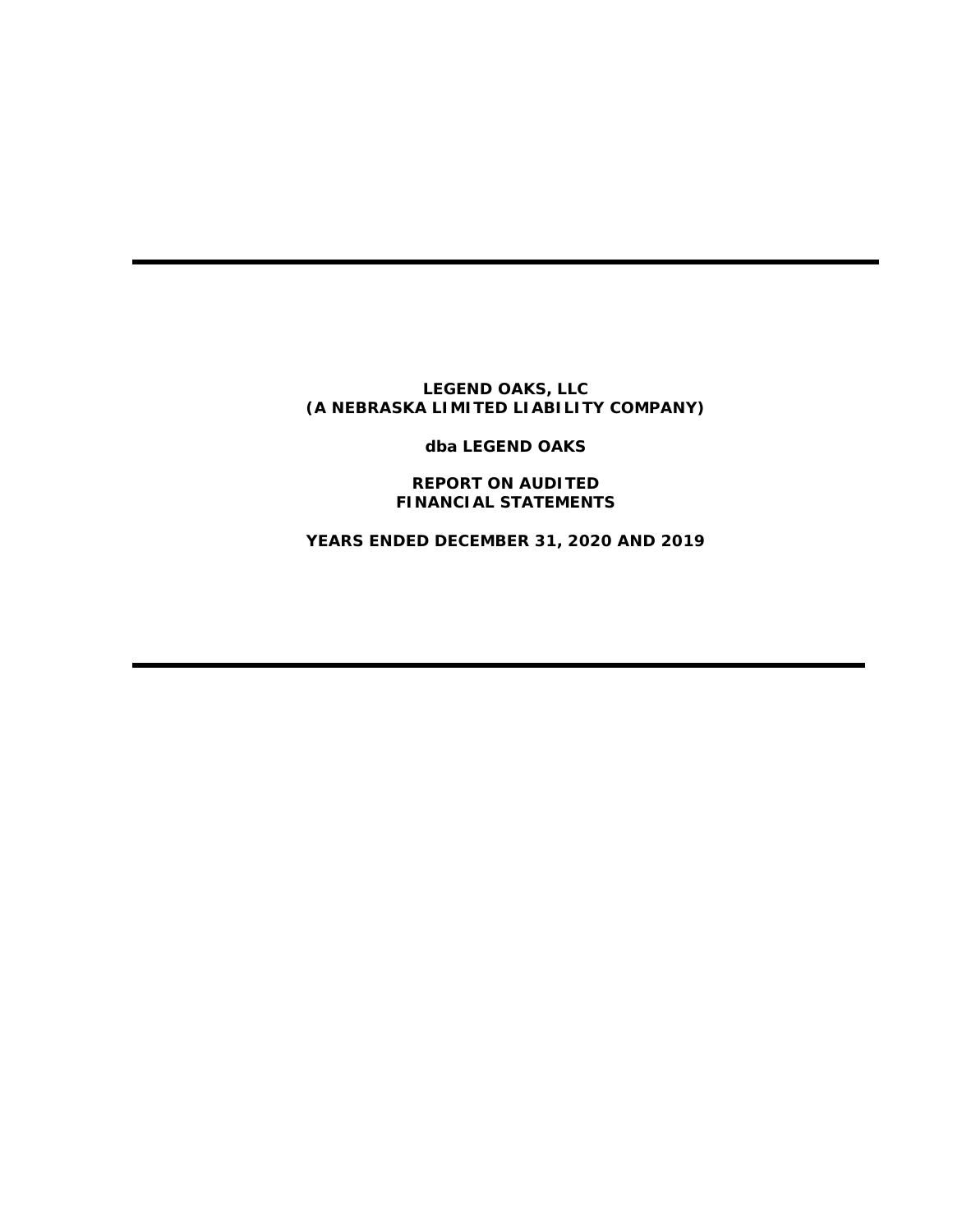# **TABLE OF CONTENTS**

|                                                                                                                                     | Page             |
|-------------------------------------------------------------------------------------------------------------------------------------|------------------|
| Independent auditor's report                                                                                                        | $1 - 2$          |
| <b>Financial statements</b>                                                                                                         |                  |
| <b>Balance sheets</b><br>Statements of operations<br>Statements of changes in Members' equity (deficit)<br>Statements of cash flows | 3<br>4<br>5<br>6 |
| Notes to financial statements                                                                                                       | $7 - 13$         |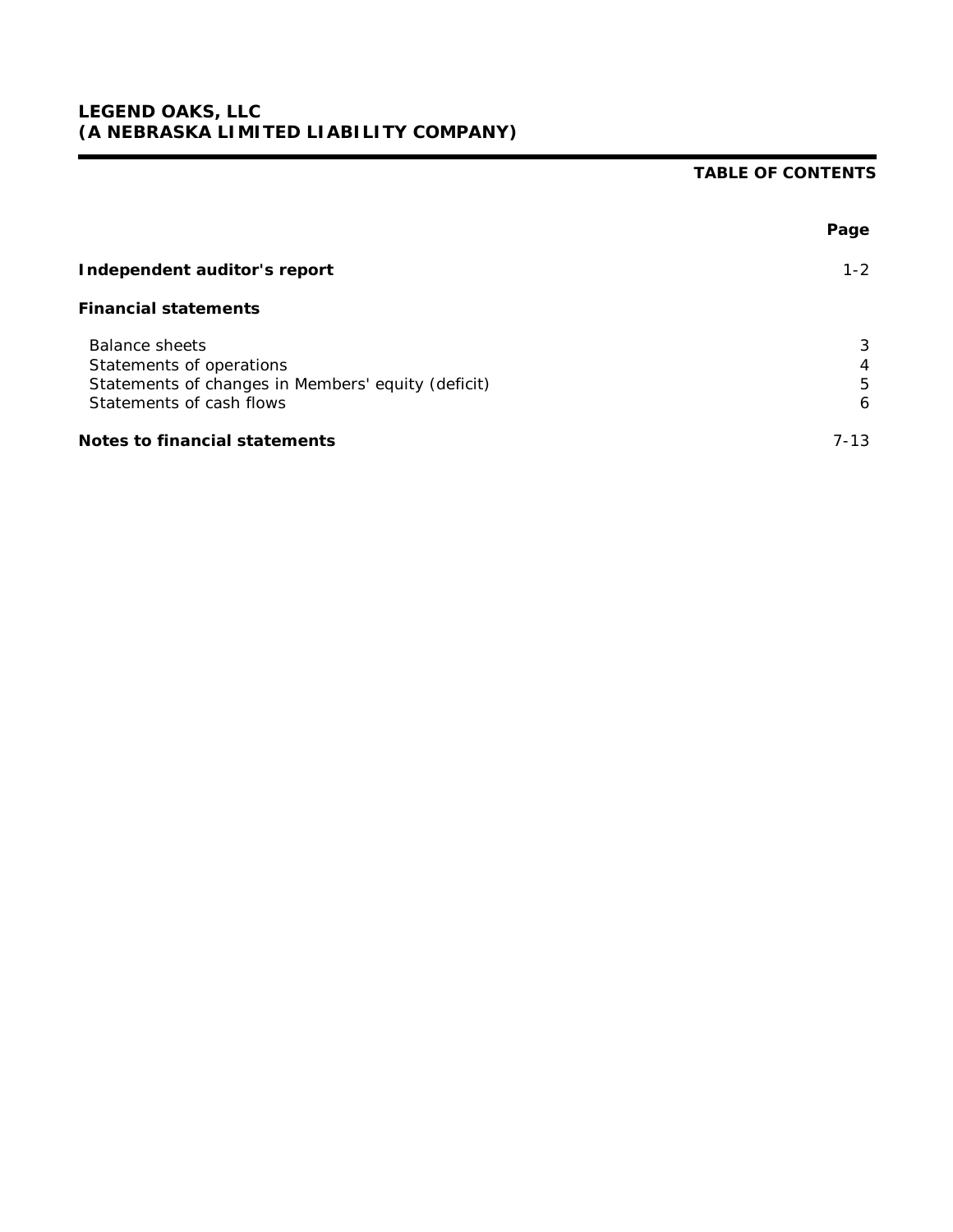

# **INDEPENDENT AUDITOR'S REPORT**

To the Members of Legend Oaks, LLC (A Nebraska Limited Liability Company)

### **Report on the Financial Statements**

We have audited the accompanying financial statements of Legend Oaks, LLC, which comprise the balance sheets as of December 31, 2020 and 2019, and the related statements of operations, changes in Members' equity (deficit), and cash flows for the years then ended, and the related notes to the financial statements.

### **Management's Responsibility for the Financial Statements**

Management is responsible for the preparation and fair presentation of these financial statements in accordance with accounting principles generally accepted in the United States of America; this includes the design, implementation, and maintenance of internal control relevant to the preparation and fair presentation of financial statements that are free from material misstatement, whether due to fraud or error.

#### **Auditor's Responsibility**

Our responsibility is to express an opinion on these financial statements based on our audits. We conducted our audits in accordance with auditing standards generally accepted in the United States of America. Those standards require that we plan and perform the audit to obtain reasonable assurance about whether the financial statements are free from material misstatement.

An audit involves performing procedures to obtain audit evidence about the amounts and disclosures in the financial statements. The procedures selected depend on the auditor's judgment, including the assessment of the risks of material misstatement of the financial statements, whether due to fraud or error. In making those risk assessments, the auditor considers internal control relevant to Legend Oaks, LLC's preparation and fair presentation of the financial statements in order to design audit procedures that are appropriate in the circumstances, but not for the purpose of expressing an opinion on the effectiveness of Legend Oaks, LLC's internal control. Accordingly, we express no such opinion. An audit also includes evaluating the appropriateness of accounting policies used and the reasonableness of significant accounting estimates made by management, as well as evaluating the overall presentation of the financial statements.

We believe that the audit evidence we have obtained is sufficient and appropriate to provide a basis for our audit opinion.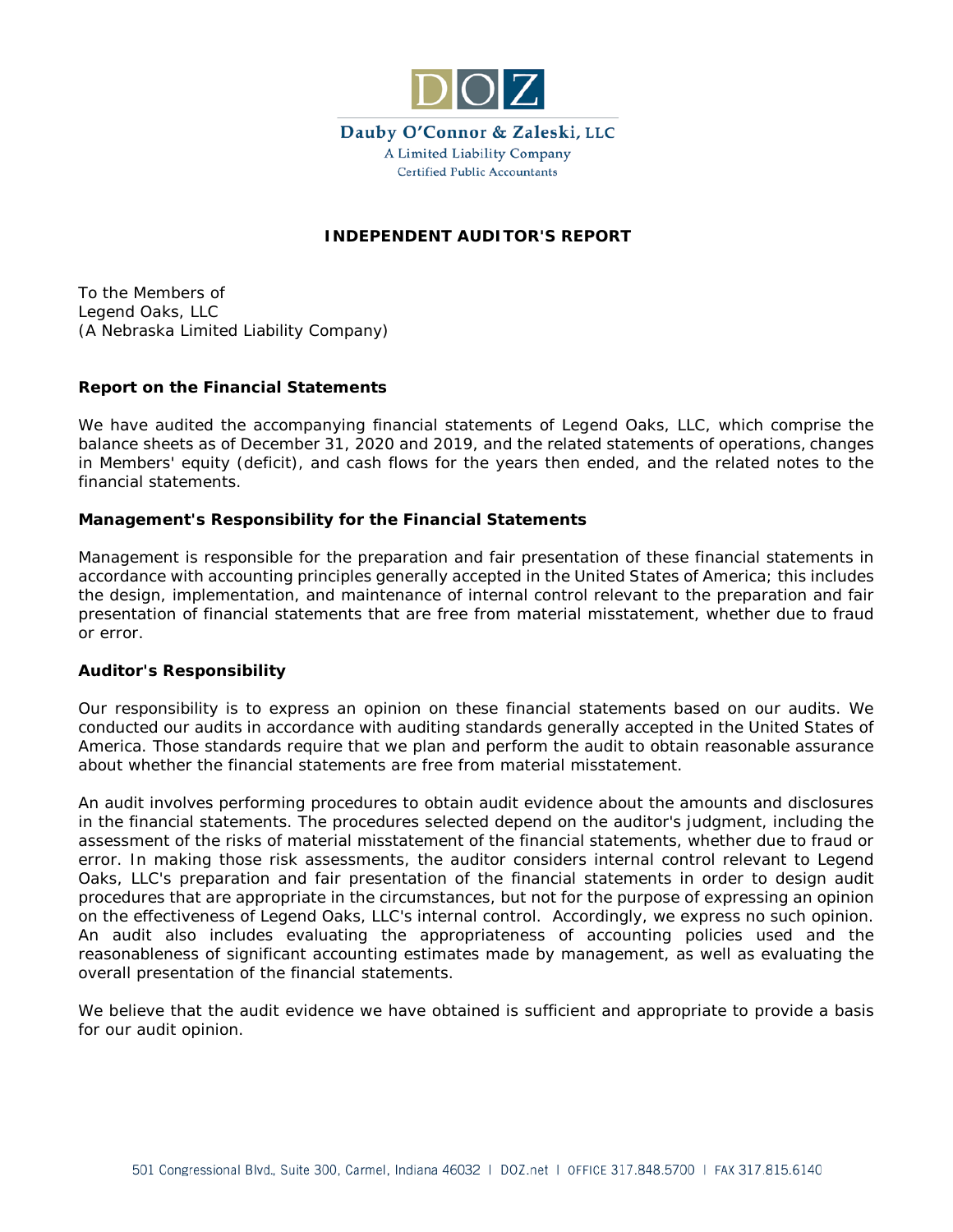Legend Oaks, LLC Page 2

## **Opinion**

In our opinion, the financial statements referred to above present fairly, in all material respects, the financial position of Legend Oaks, LLC as of December 31, 2020 and 2019, and the results of its operations and its cash flows for the years then ended in accordance with accounting principles generally accepted in the United States of America.

Dauby Olonno : Zaladi, LLC

February 28, 2021 **Dauby O'Connor & Zaleski, LLC** Carmel, Indiana Certified Public Accountants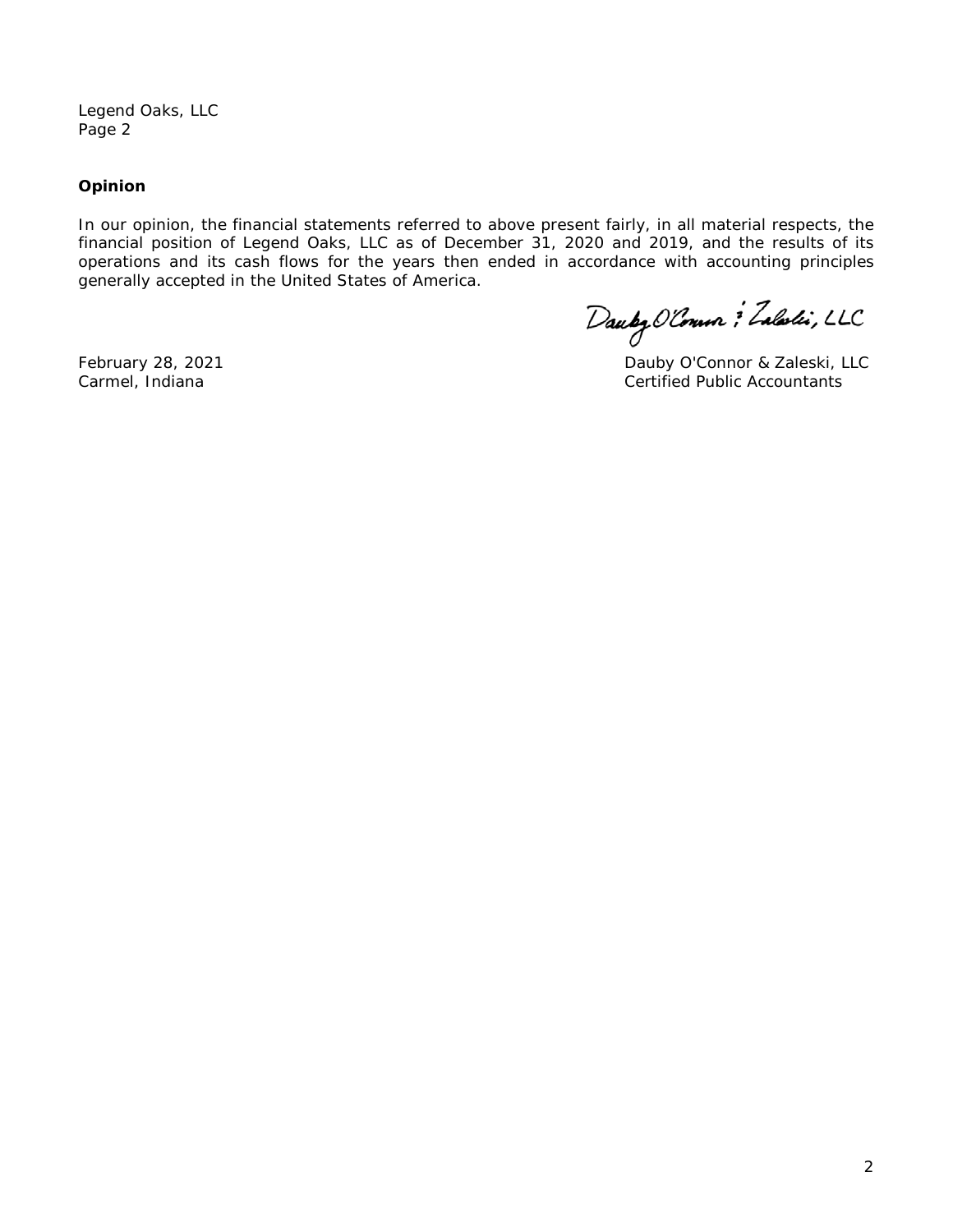# **BALANCE SHEETS DECEMBER 31, 2020 AND 2019**

| Λ.<br>ו ∟כי<br>ت |  |
|------------------|--|
|------------------|--|

|                                           | 2020                   | 2019                   |
|-------------------------------------------|------------------------|------------------------|
| Cash and cash equivalents                 |                        |                        |
| Cash                                      | \$<br>38,795           | \$<br>21,012           |
| Operating reserve                         | 99,094                 | 98,847                 |
| Reserve for replacements                  | 82,127                 | 72,597                 |
| Total cash and cash equivalents           | 220,016                | 192,456                |
| Other assets                              | 7,051                  | 6,594                  |
| Property and equipment, net               | 1,460,055              | 1,558,881              |
| Unamortized costs, net                    |                        | 677                    |
|                                           | 1,687,122              | 1,758,608              |
| LIABILITIES AND MEMBERS' EQUITY (DEFICIT) |                        |                        |
| Accounts payable<br>Accessor interest     | \$<br>27,484<br>22.071 | \$<br>11,357<br>21.001 |

| Accrued interest                 | 22,874          | 21,994    |
|----------------------------------|-----------------|-----------|
| Accrued real estate taxes        | 1,340           |           |
| Resident security deposits       | 9,391           | 9,637     |
| Mortgage notes and loans payable | 571,842         | 549,848   |
| <b>Total liabilities</b>         | 632,931         | 592,836   |
| Members' equity (deficit)        | 1,054,191       | 1,165,772 |
|                                  | \$<br>1,687,122 | 1,758,608 |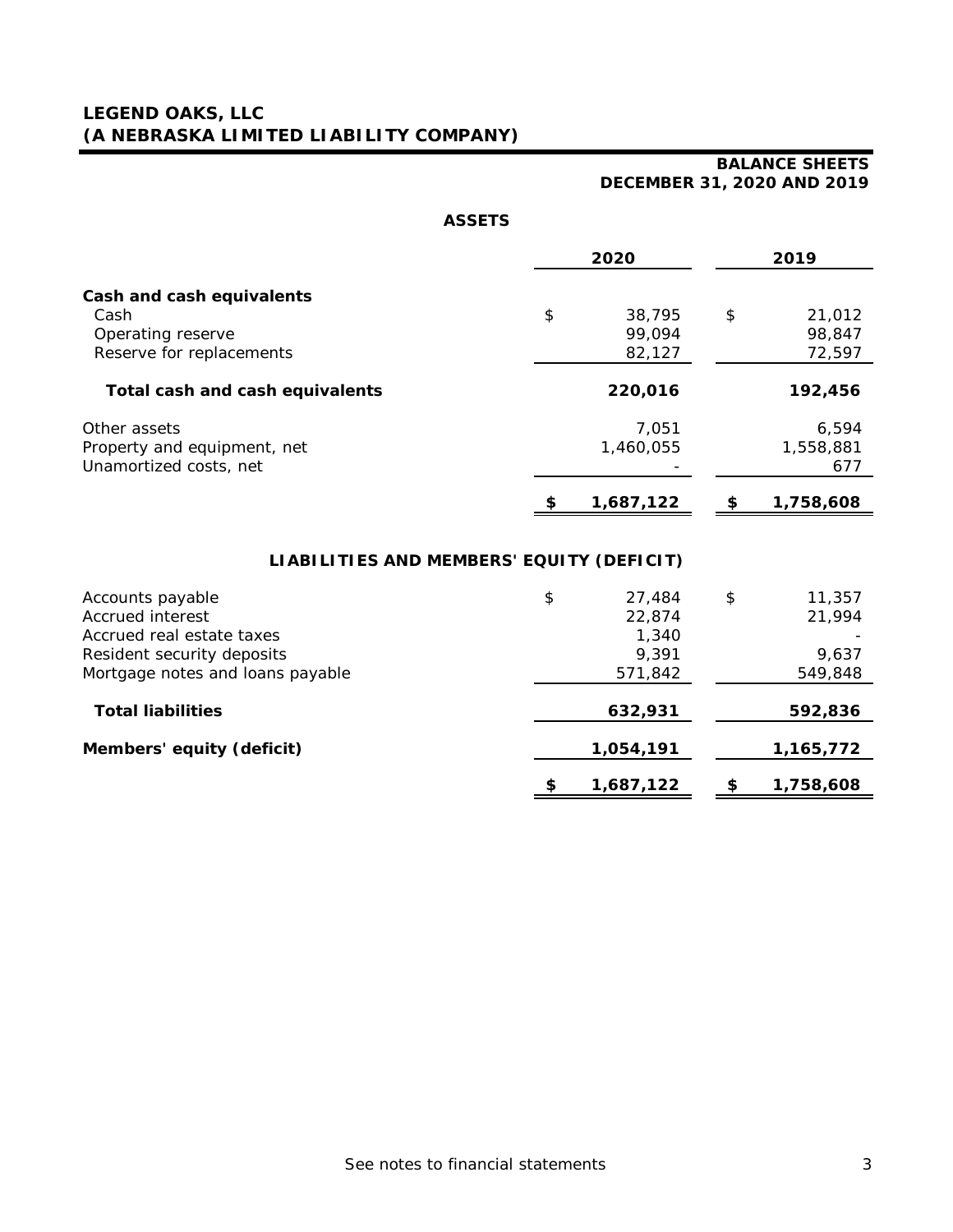# **STATEMENTS OF OPERATIONS YEARS ENDED DECEMBER 31, 2020 AND 2019**

|                               | 2020             | 2019             |
|-------------------------------|------------------|------------------|
| <b>Revenues</b>               |                  |                  |
| Rental income                 | \$<br>112,753    | \$<br>106,306    |
| Interest                      | 274              | 1,650            |
| Other                         | 1,581            |                  |
| <b>Total revenues</b>         | 114,608          | 107,956          |
|                               |                  |                  |
| <b>Expenses</b>               |                  |                  |
| Depreciation and amortization | 100,370          | 101,228          |
| Administrative                | 36,896           | 29,067           |
| Operating and maintenance     | 19,523           | 28,709           |
| Taxes and insurance           | 46,526           | 43,584           |
| Interest expense              | 22,874           | 21,994           |
| <b>Total expenses</b>         | 226,189          | 224,582          |
| Net income (loss)             | \$<br>(111, 581) | \$<br>(116, 626) |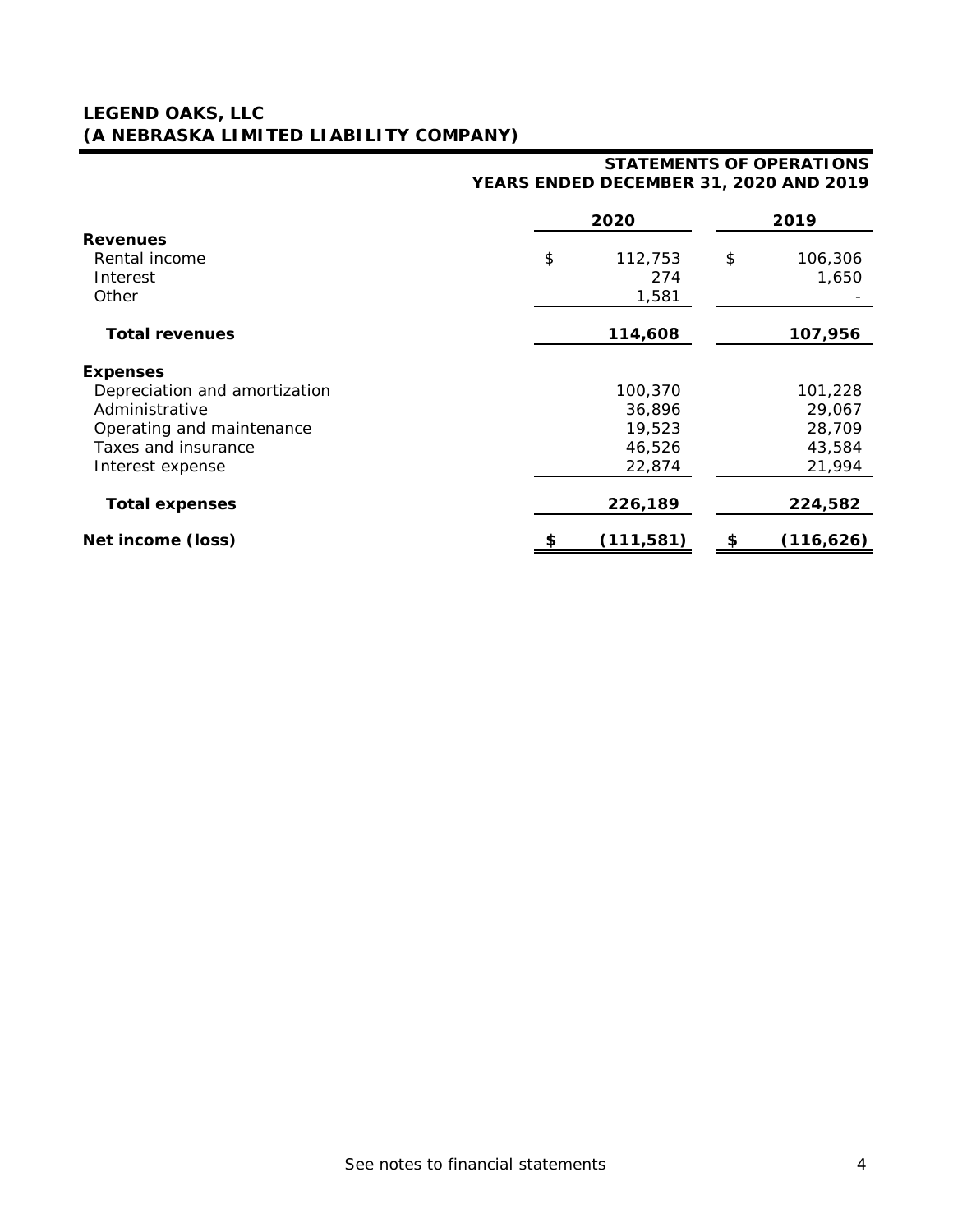|                               | <b>Investor</b><br><b>Member</b> | Special<br><b>Member</b> | Managing<br><b>Member</b> | Total           |
|-------------------------------|----------------------------------|--------------------------|---------------------------|-----------------|
| Balance, January 1,<br>2019   | 1,160,422<br>\$                  | 10<br>\$                 | 121,966<br>\$             | 1,282,398<br>\$ |
| Net income (loss)             | (116, 614)                       |                          | (12)                      | (116, 626)      |
| Balance, December 31,<br>2019 | 1,043,808                        | 10                       | 121,954                   | 1,165,772       |
| Net income (loss)             | (111, 570)                       |                          | (11)                      | (111, 581)      |
| Balance, December 31,<br>2020 | 932,238<br>\$                    | \$<br>10                 | 121,943<br>SS.            | 1,054,191<br>\$ |
| Ownership Percentage          | 99.99%                           | 0.00%                    | 0.01%                     | 100.00%         |

### **STATEMENTS OF CHANGES IN MEMBERS' EQUITY (DEFICIT) YEARS ENDED DECEMBER 31, 2020 AND 2019**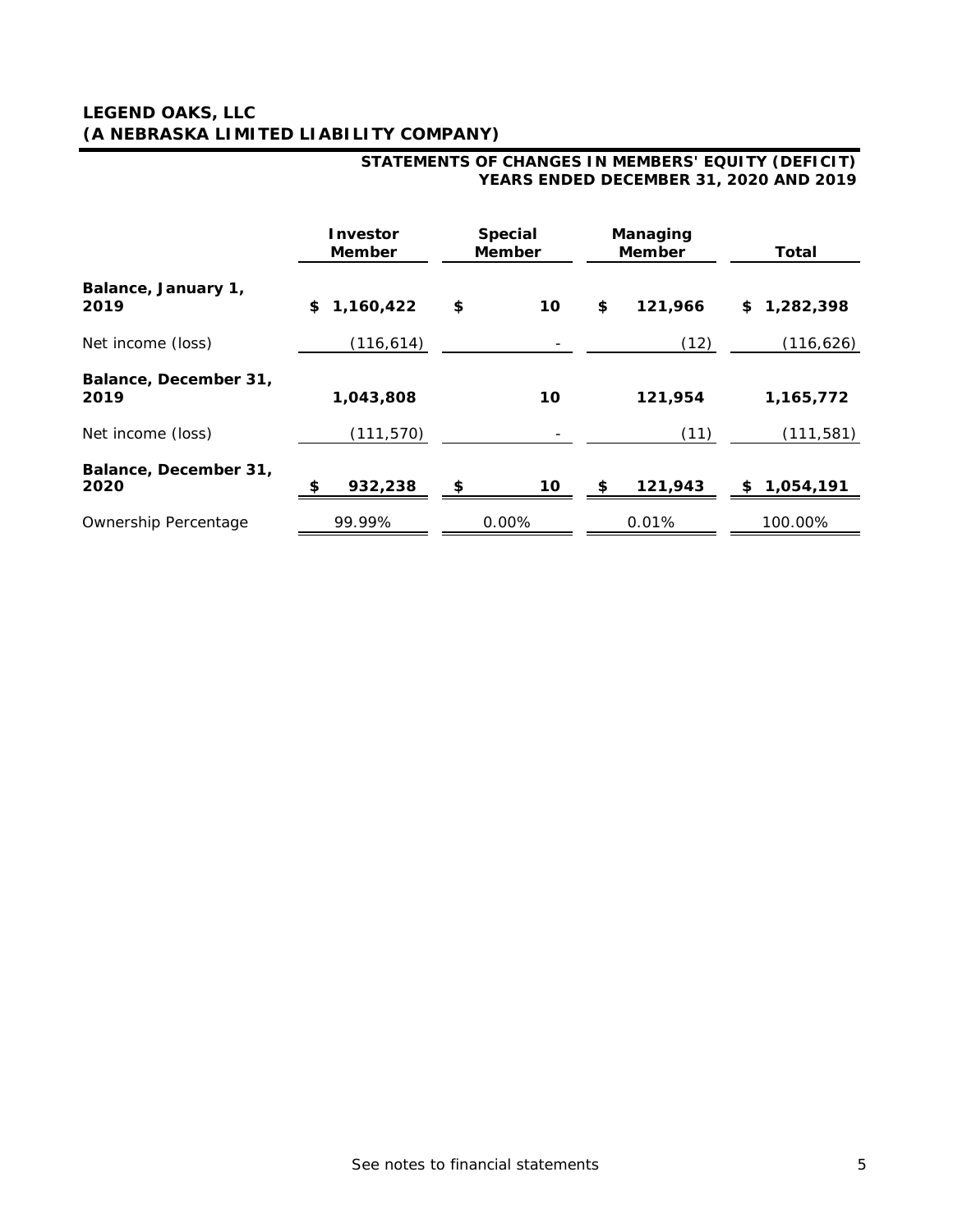|                                                                                                                    | 2020              | 2019              |
|--------------------------------------------------------------------------------------------------------------------|-------------------|-------------------|
| Reconciliation of net income (loss) to net cash<br>provided by (used in) operating activities<br>Net income (loss) | \$<br>(111, 581)  | \$<br>(116, 626)  |
| Adjustments to reconcile net income (loss) to net<br>cash provided by (used in) operating activities:              |                   |                   |
| Depreciation and amortization<br>Capitalization of interest into mortgage notes and<br>loans payable               | 100,370<br>21,994 | 101,228<br>21,148 |
| Changes in:                                                                                                        |                   |                   |
| Other assets                                                                                                       | (457)             | (727)             |
| Accounts payable                                                                                                   | 16,127            | (3,884)           |
| Accrued interest                                                                                                   | 880               | 846               |
| Accrued real estate taxes                                                                                          | 1,340             | (1, 354)          |
| Resident security deposits liability                                                                               | (246)             | 328               |
| <b>Total adjustments</b>                                                                                           | 140,008           | 117,585           |
| Net cash provided by (used in) operating activities                                                                | 28,427            | 959               |
| Cash flow from investing activities                                                                                |                   |                   |
| Purchase of property and equipment                                                                                 | (867)             | (1, 104)          |
| Change in cash and cash equivalents                                                                                | 27,560            | (145)             |
| Cash and cash equivalents at beginning of year                                                                     | 192,456           | 192,601           |
| Cash and cash equivalents at end of year                                                                           | 220,016           | \$<br>192,456     |
| Supplemental disclosure                                                                                            |                   |                   |
| Interest paid                                                                                                      | \$                | \$                |

### **STATEMENTS OF CASH FLOWS YEARS ENDED DECEMBER 31, 2020 AND 2019**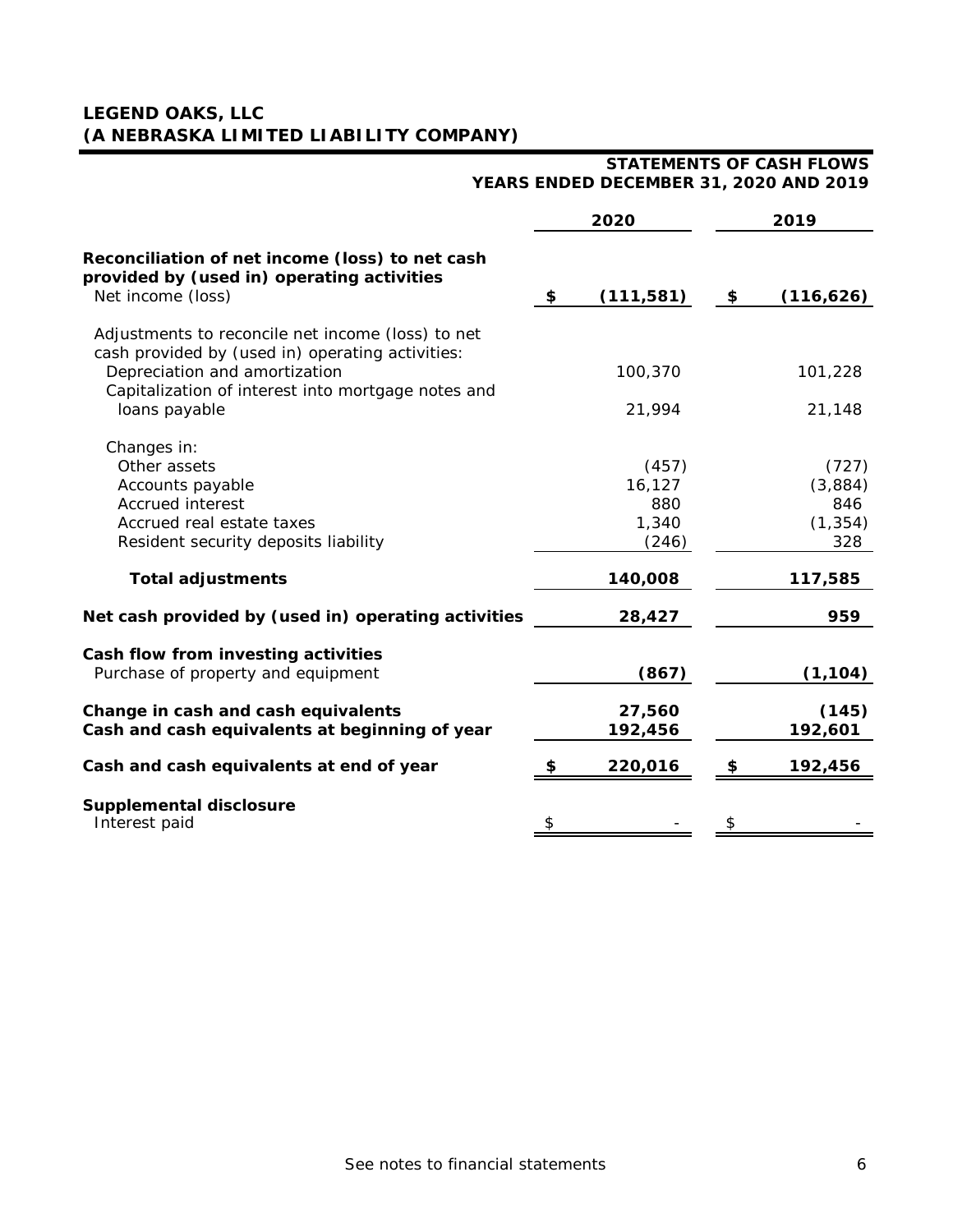# **NOTE 1-ORGANIZATION AND SUMMARY OF SIGNIFICANT ACCOUNTING POLICIES**

## **ORGANIZATION**

Legend Oaks, LLC (the "Company") is a Nebraska Limited Liability Company formed to acquire, develop, and construct a 21 unit multifamily residential rental community known as Legend Oaks (the "Property") located in Lexington, Nebraska. The Company has qualified 100% of the units in the Property for low-income housing credits in accordance with Section 42 of the Internal Revenue Code as enacted by the Tax Reform Act of 1986. Generally, the low-income housing credit is computed as a percentage of the qualified basis of the property and is allowed annually during a period of ten years commencing with the year the building is placed in service. The applicable units must meet the provisions of these regulations during each of fifteen consecutive years in order to remain qualified to receive the credits. The Company has received an annual maximum allocation of credits of \$324,331. The final year of tax credits is 2020.

The ownership of the Company is as follows:

| The Housing Authority of the City of Lexington,               |        |
|---------------------------------------------------------------|--------|
| Nebraska (the "Managing Member")                              | 00.01% |
| Nebraska Fund XIV, L.P. (the "Investor Member")               | 99.99% |
| Midwest Housing Assistance Corporation (the "Special Member") | 00.00% |

**100.00%**

The term of the Company shall extend in perpetuity, unless sooner terminated as provided in the Operating Agreement.

# **SUMMARY OF SIGNIFICANT ACCOUNTING POLICIES**

#### **Basis of preparation of the financial statements**

The financial statements have been prepared on the accrual basis of accounting in accordance with accounting principles generally accepted in the United States of America.

#### **New accounting pronouncements**

In February 2016, the Financial Accounting Standards Board (FASB) issued Accounting Standards Update (ASU) 2016-02, Leases, which once implemented will result in lessees recognizing most leased assets and corresponding lease liabilities on the Balance Sheets. The standard is effective for year-ends beginning after December 15, 2021 and early adoption is permitted. The lease standard is not expected to have a material impact on the financial statements.

#### **Cash**

For the Statements of Cash Flows, all unrestricted investments with original maturities of three months or less are cash equivalents. At December 31, 2020 and 2019, cash consists of operating checking and savings accounts.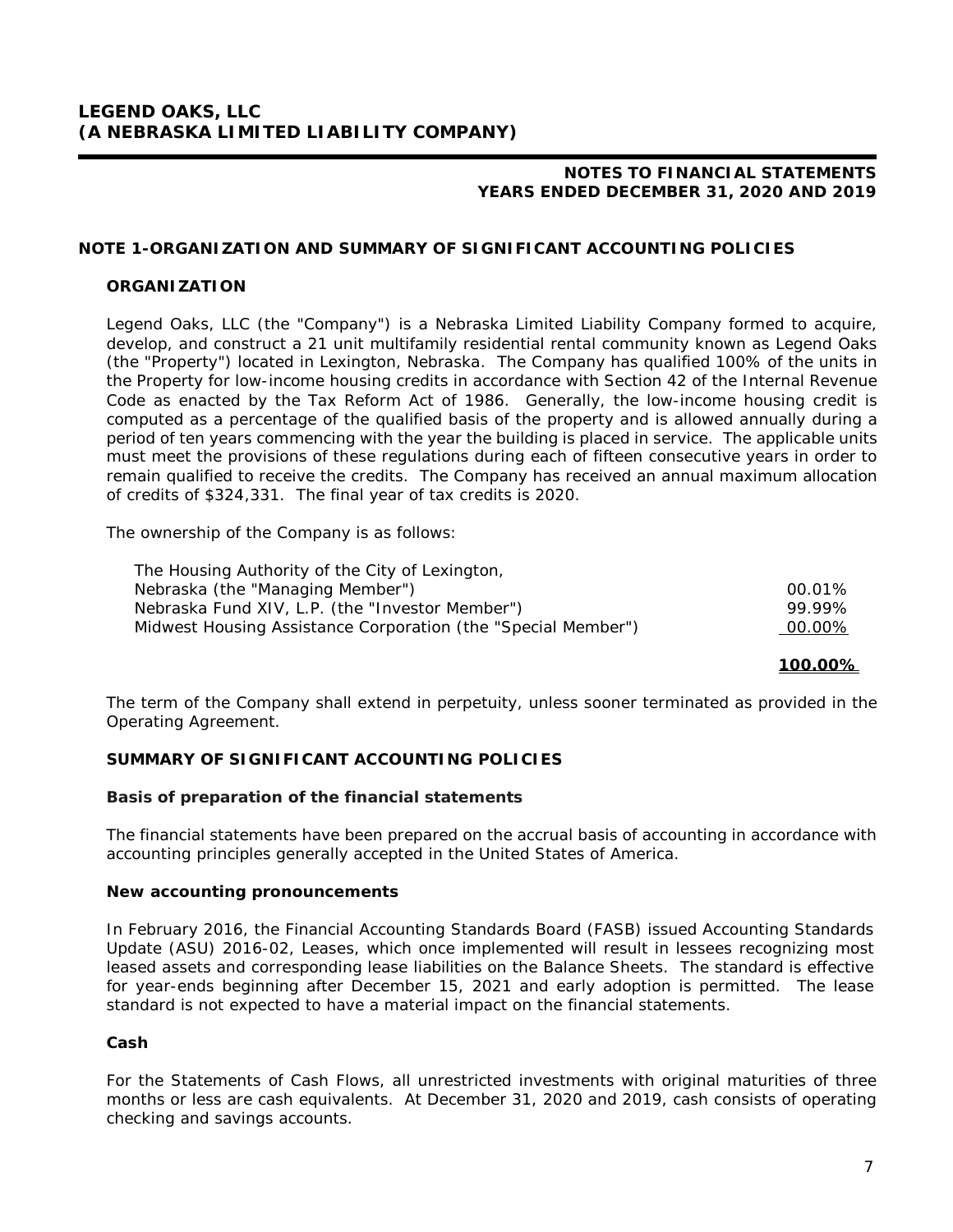# **NOTE 1-ORGANIZATION AND SUMMARY OF SIGNIFICANT ACCOUNTING POLICIES (CONTINUED)**

# **Resident receivable and bad debt policy**

Resident rent charges for the current month are due on the first of the month. Residents who are evicted or move-out are charged with damages or cleaning fees, if applicable. Resident receivables consist of amounts due for rental income or the charges for damages and/or cleaning fees. The Company does not accrue interest on the resident receivable balances.

The Company reviews its outstanding resident receivables on a regular basis and records an allowance for the outstanding resident receivables over 60 days. There were no bad debts expensed for the years ended December 31, 2020 and 2019.

### **Property and equipment**

Property and equipment is recorded at cost. Depreciation is provided principally on the straight line method over the remaining estimated useful lives of the assets, which range from 5 to 27.5 years. Expenditures for repairs and betterments, which do not materially extend the life of the asset, are charged to expense.

The Company is subject to the provisions of the Impairment or Disposal of Long-Lived Assets topic of the FASB *Accounting Standards Codification* ("ASC") 360-10. Impairment or Disposal of Long-Lived Assets has no retroactive impact on the Company's financial statements. The standard requires impairment losses to be recorded on long-lived assets when indicators of impairment are present and the undiscounted cash flows estimated to be generated by those assets (excluding interest) are less than the carrying amount of the assets. In such cases, the carrying value of assets to be held and used are adjusted to their estimated fair value and assets held for sale are adjusted to their estimated fair value less selling expenses. No impairment losses were recognized for the years ended December 31, 2020 and 2019.

#### **Unamortized costs**

Unamortized costs consisted of costs to obtain the tax credits. These costs were amortized over the credit period on a straight line basis.

#### **Revenue recognition**

Rental revenue attributable to residential operating leases is recorded when due from residents, generally upon the first day of each month for periods of up to one year, and are considered operating leases under FASB ASC 840 and are not within the scope of FASB ASU 2014-09. Advance receipts of rental income will be deferred until earned. Other income results from fees for late payments, cleaning, damages and laundry facilities and is recorded when earned.

#### **Advertising costs**

Advertising costs are expensed as incurred and are included in administrative expenses in the Statements of Operations.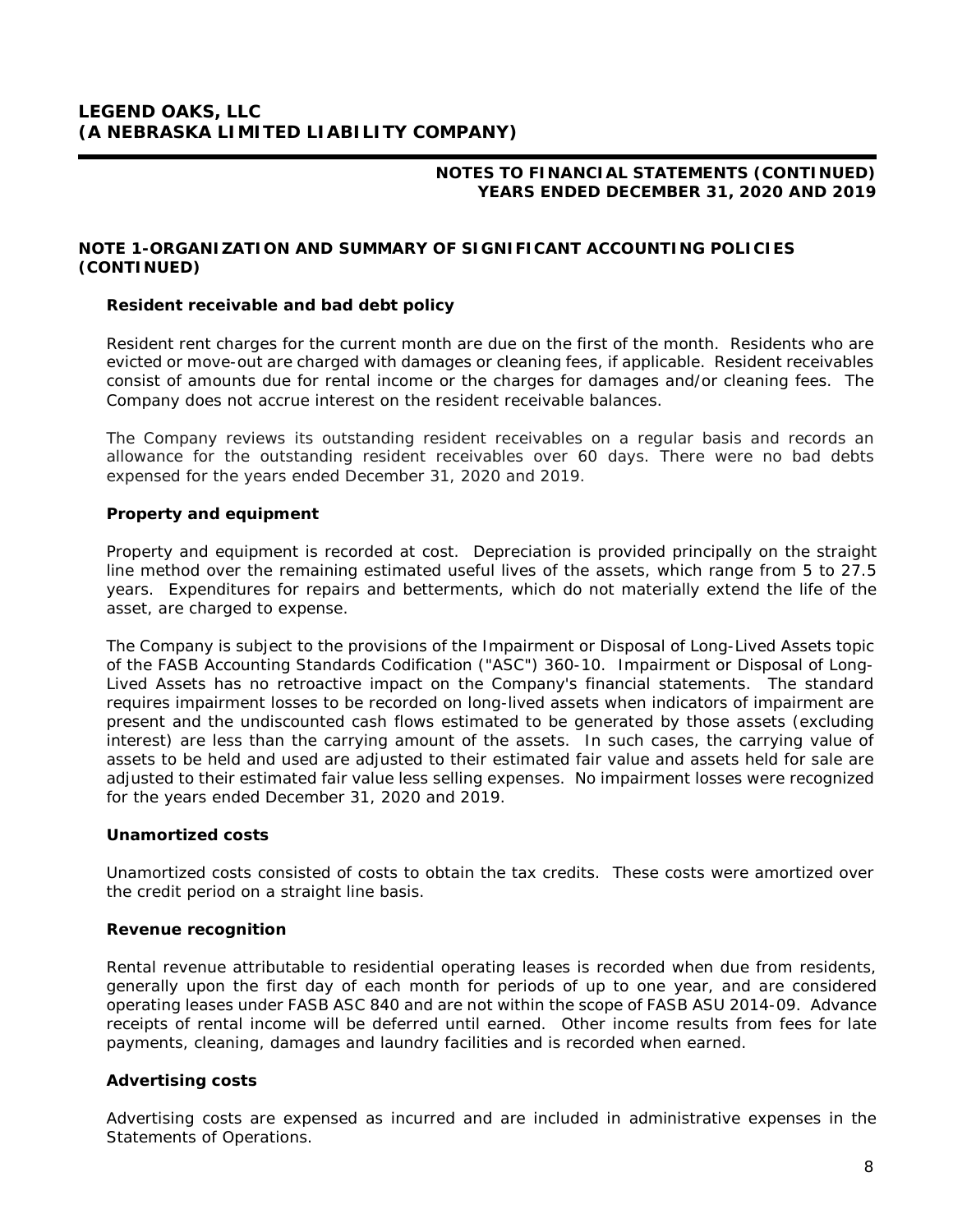# **NOTE 1-ORGANIZATION AND SUMMARY OF SIGNIFICANT ACCOUNTING POLICIES (CONTINUED)**

## **Property taxes**

Property taxes are expensed in the year of the lien such that twelve months of expense are recorded.

### **Concentration of credit risk**

The Company places its temporary cash investments with high credit quality financial institutions that are insured by the Federal Deposit Insurance Corporation ("FDIC") up to \$250,000. At times, the account balances may exceed the FDIC insurance limits.

The Company's operations are concentrated in the multifamily real estate market. In addition, the Company operates in a heavily regulated environment. The operations of the Company are subject to the administrative directives, rules and regulations of federal, state and local regulatory agencies. Such administrative directives, rules and regulations are subject to change by an act of Congress or an administrative change mandated by regulatory agencies. Such changes may occur with little notice or inadequate funding to pay for the related cost, including the additional administrative burden, if any, to comply with a change.

# **Use of estimates**

The preparation of financial statements in conformity with accounting principles generally accepted in the United States of America requires management to make estimates and assumptions that affect the reported amounts of assets and liabilities and disclosure of contingent assets and liabilities at the date of the financial statements and the reported amounts of revenue and expenses during the reporting period. Actual results could differ from those estimates.

# **Fair value**

The Company is subject to the provisions of the Fair Value Measurement topic of the FASB ASC 820-10 which provides guidance for assets and liabilities which are required to be measured at fair value and requires expanded disclosure for fair value measurement. The standard applies whenever other standards require or permit assets or liabilities to be measured at fair value and does not require any new fair value measurements. The Fair Value Measurement did not have a material impact on the Company's financial statements for the years ended December 31, 2020 and 2019.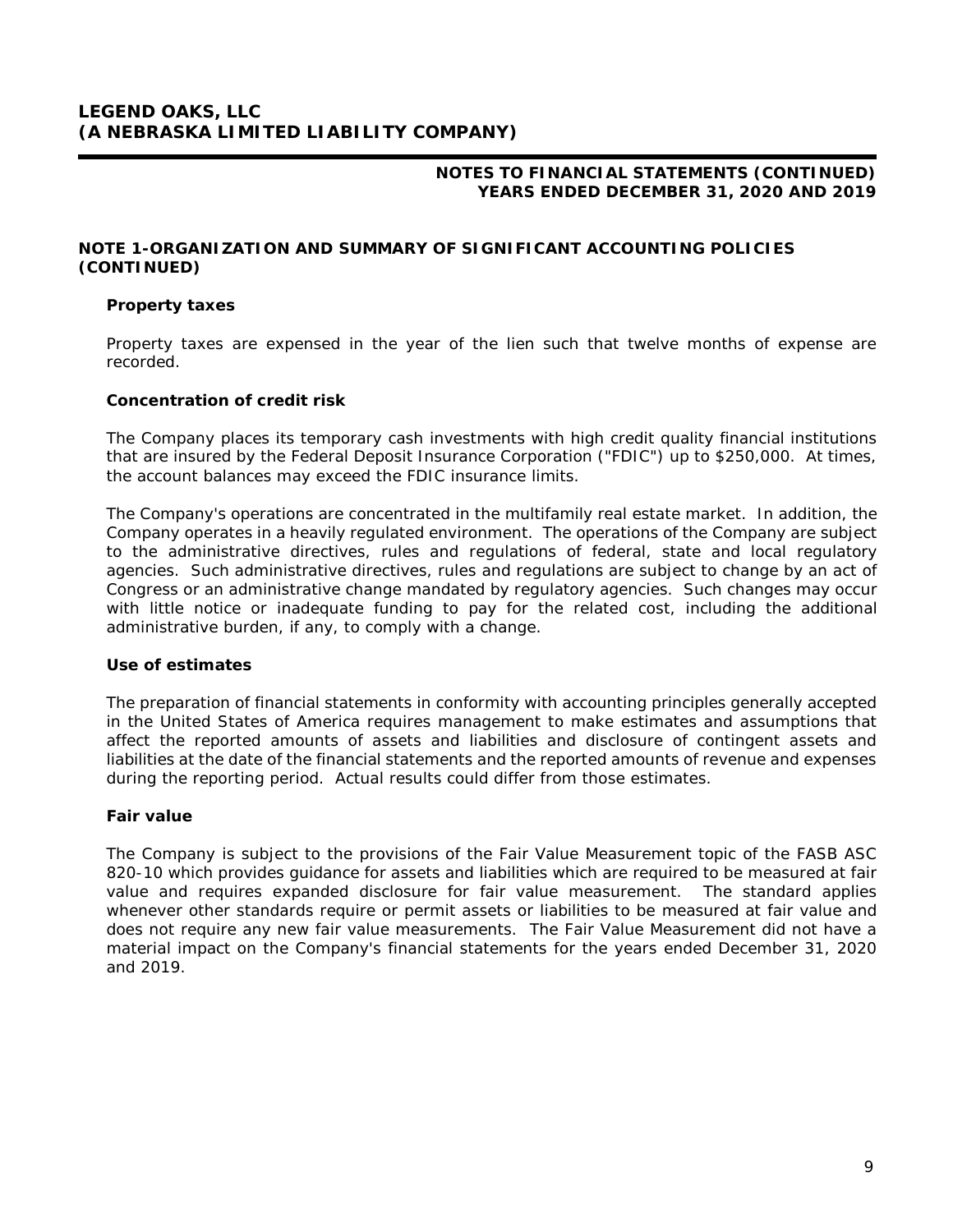# **NOTE 1-ORGANIZATION AND SUMMARY OF SIGNIFICANT ACCOUNTING POLICIES (CONTINUED)**

### **Accounting for uncertainty in income taxes**

The Company is treated as a pass-through entity for income tax purposes and, as such, is not subject to income taxes. Rather, all items of taxable income, deductions and tax credits are passed through to and are reported by its owners on their respective income tax returns. The Company's federal tax status as a pass-through entity is based on its legal status as a limited liability company. Accordingly, the Company is not required to take any tax positions in order to qualify as a passthrough entity. The Company is required to file and does file tax returns with the Internal Revenue Service and other taxing authorities. Accordingly, these financial statements do not reflect a provision for income taxes and the Company has no other tax positions which it must consider for disclosure. There has been no interest or penalties recognized in the Statements of Operations or Balance Sheets for the years ended December 31, 2020 and 2019. Generally, the federal and state returns are subject to examination for three years after the later of the original or extended due date or the date filed with the applicable tax authorities.

#### **Subsequent events**

Management performed an evaluation of the Company's activity through February 28, 2021, the audit report date, and has concluded that there are no significant subsequent events requiring disclosure through the date these financial statements were available to be issued.

# **NOTE 2-UNAMORTIZED COSTS**

Unamortized costs consisted of costs for obtaining the tax credits. These costs were amortized over the credit period. The following summarizes the cost:

|                                             | 2020              | 2019 |                  |
|---------------------------------------------|-------------------|------|------------------|
| Tax credit fees<br>Accumulated amortization | 16,244<br>16.244) |      | 16,244<br>15.567 |
| Unamortized costs, net                      |                   |      |                  |

Amortization expense for the years ended December 31, 2020 and 2019 totaled \$677 and \$1,624, respectively. At December 31, 2020, the costs are fully amortized.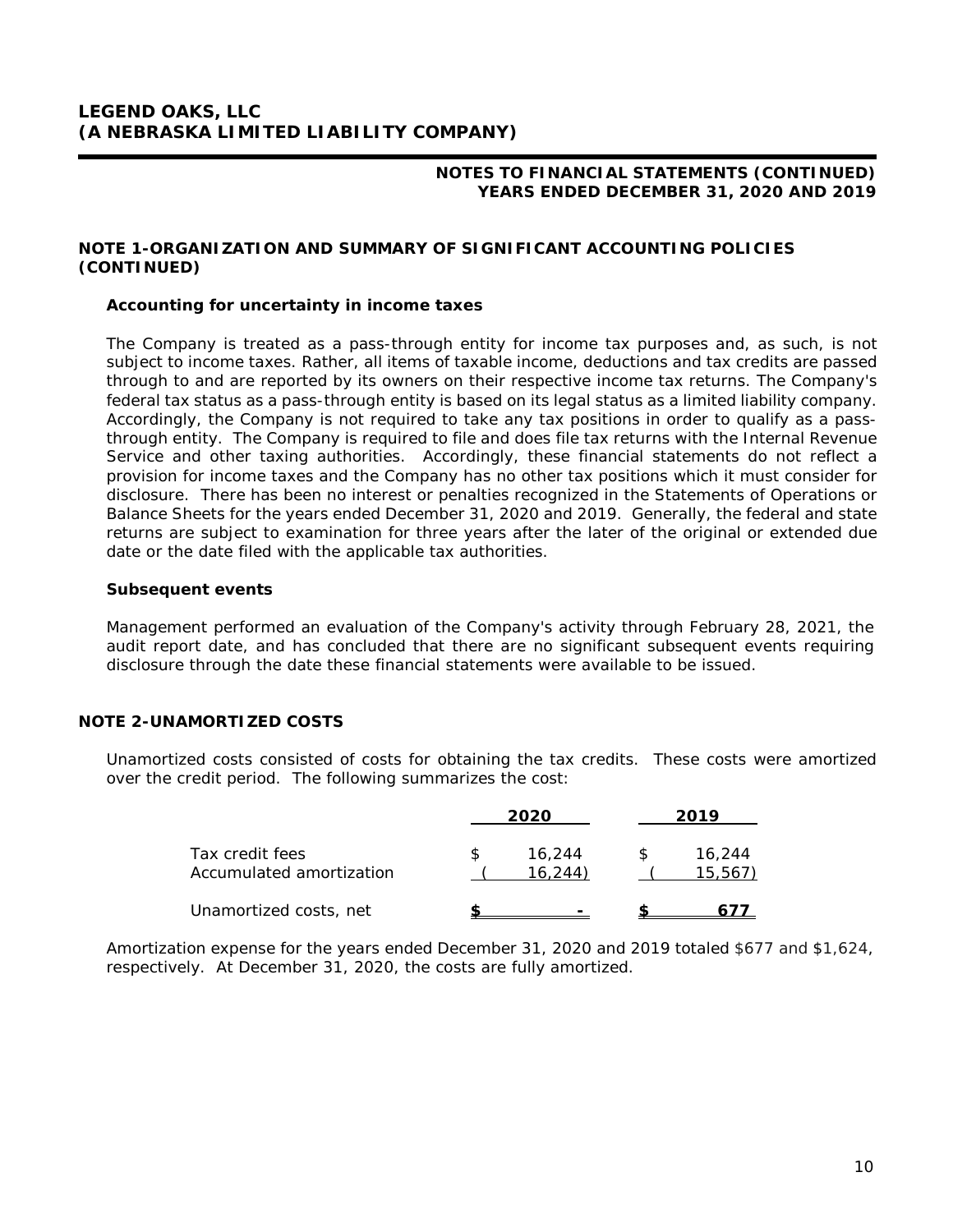# **NOTE 3-PROPERTY AND EQUIPMENT**

Property and equipment have been recorded at cost and consist of the following:

|                             | 2020         | 2019         |
|-----------------------------|--------------|--------------|
| Land                        | 10,006<br>\$ | 10,006<br>\$ |
| <b>Buildings</b>            | 2,495,680    | 2,494,813    |
| Furniture and equipment     | 299,719      | 299,719      |
| Subtotal                    | 2,805,405    | 2,804,538    |
| Accumulated depreciation    | 1,345,350)   | 1,245,657)   |
| Property and equipment, net | 460.055      | .558.881     |

For the years ended December 31, 2020 and 2019, depreciation expense totaled \$99,693 and \$99,604, respectively.

# **NOTE 4-MORTGAGE NOTES AND LOANS PAYABLE**

Mortgage notes and loans payable consist of the following at December 31:

| <b>Interest</b><br>Rate | Payments        | Maturity    | Principal<br><b>Balance</b><br>2020 | Principal<br><b>Balance</b><br>2019 |
|-------------------------|-----------------|-------------|-------------------------------------|-------------------------------------|
|                         |                 |             |                                     |                                     |
|                         |                 | January 1,  |                                     |                                     |
| annually                | Due at maturity | 2026        | 571.842                             | 549,848<br>S.                       |
|                         | 4%              | compounding |                                     |                                     |

For the years ended December 31, 2020 and 2019, interest expense totaled \$22,874 and \$21,994, respectively. At December 31, 2020 and 2019, accrued interest totaled \$22,874 and \$21,994, respectively.

Principal payments related to the mortgage notes and loans payable for the next five years and thereafter are as follows:

| 2021       | \$      |
|------------|---------|
| 2022       |         |
| 2023       |         |
| 2024       |         |
| 2025       |         |
| Thereafter | 571,842 |
|            | 571.842 |

The property and equipment and other assets are pledged as collateral on the mortgage notes and loans payable.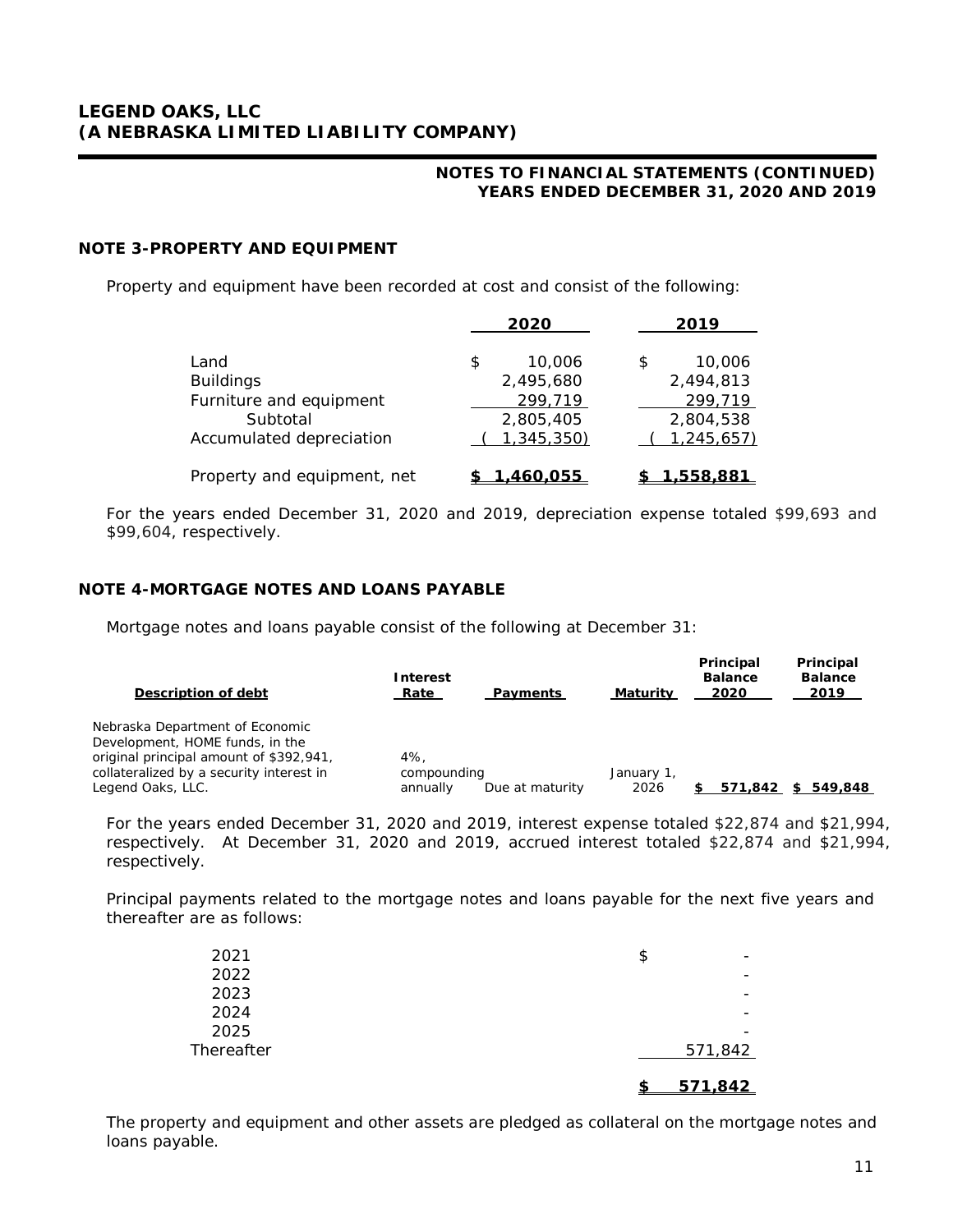# **NOTES TO FINANCIAL STATEMENTS (CONTINUED) YEARS ENDED DECEMBER 31, 2020 AND 2019**

## **NOTE 5-RELATED PARTIES**

The Company has entered into an agreement with an affiliated entity (the "Agent") for management of the rental operations of the Property. For the years ended December 31, 2020 and 2019, management fees totaled \$11,433 and \$10,631, respectively. These expenses are included in administrative expenses on the Statements of Operations.

Midwest Housing Equity Group, Inc., an affiliate of the Investor Member, earned a compliance monitoring and consulting service fee of \$2,560 and \$2,510 for the years ended December 31, 2020 and 2019, respectively. This fee is included in administrative expenses on the Statements of Operations. At December 31, 2020 and 2019, \$2,560 and \$2,510 remained payable, respectively. These amounts are included in accounts payable on the Balance Sheets.

#### **Incentive management fee**

In consideration for the efficient management of the Company and business, the Company shall pay to the Managing Member an annual non-cumulative incentive management fee of 100% of cash flow remaining after certain payments, as defined, to the extent that the Company has net cash flow available for payment of such fee. In no year will the incentive management fee exceed 12% of gross rental receipts. During the years ended December 31, 2020 and 2019, incentive management fees of \$5,367 and \$-0- were earned, respectively. These amounts are included in administrative expenses on the Statements of Operations. At December 31, 2020 and 2019, \$6,231 and \$-0- remained payable, respectively. These amounts are included in accounts payable on the Balance Sheets.

# **NOTE 6-MEMBERS' EQUITY (DEFICIT)**

Except as otherwise provided in the Operating Agreement, all net profits, net losses, net cash flow and each item of income, gain, loss, deduction and/or low income housing tax credit shall be allocated 99.99% to the Investor Member and .01% to the Managing Member.

As of December 31, 2020 and 2019, the Investor Member has contributed \$2,688,694, in accordance with the Operating Agreement.

# **NOTE 7-COMMITMENTS AND CONTINGENCIES**

The Company expects to generate an aggregate of \$3,243,310 of low-income housing tax credits ("Tax Credits") issued by Nebraska Investment Finance Authority. Generally, such low-income housing credits become available for use by its Members pro-rata over a ten-year period that began in 2010. Because the Tax Credits are subject to complying with certain requirements, there can be no assurance that the aggregate amount of Tax Credits will be realized and failure to meet all such requirements may result in generating a lesser amount of Tax Credits than the expected amount. Also, low-income housing tax credits are contingent on the Company's ability to maintain compliance with Section 42 of the Internal Revenue Code. Failure to maintain compliance with occupant eligibility, and/or unit gross rent, or to correct non-compliance within a specified time period, could result in recapture of previously taken tax credits plus interest. In addition, such potential non-compliance may require an adjustment to the capital contributed by the Investor Member, which could reduce the fair value of the property.